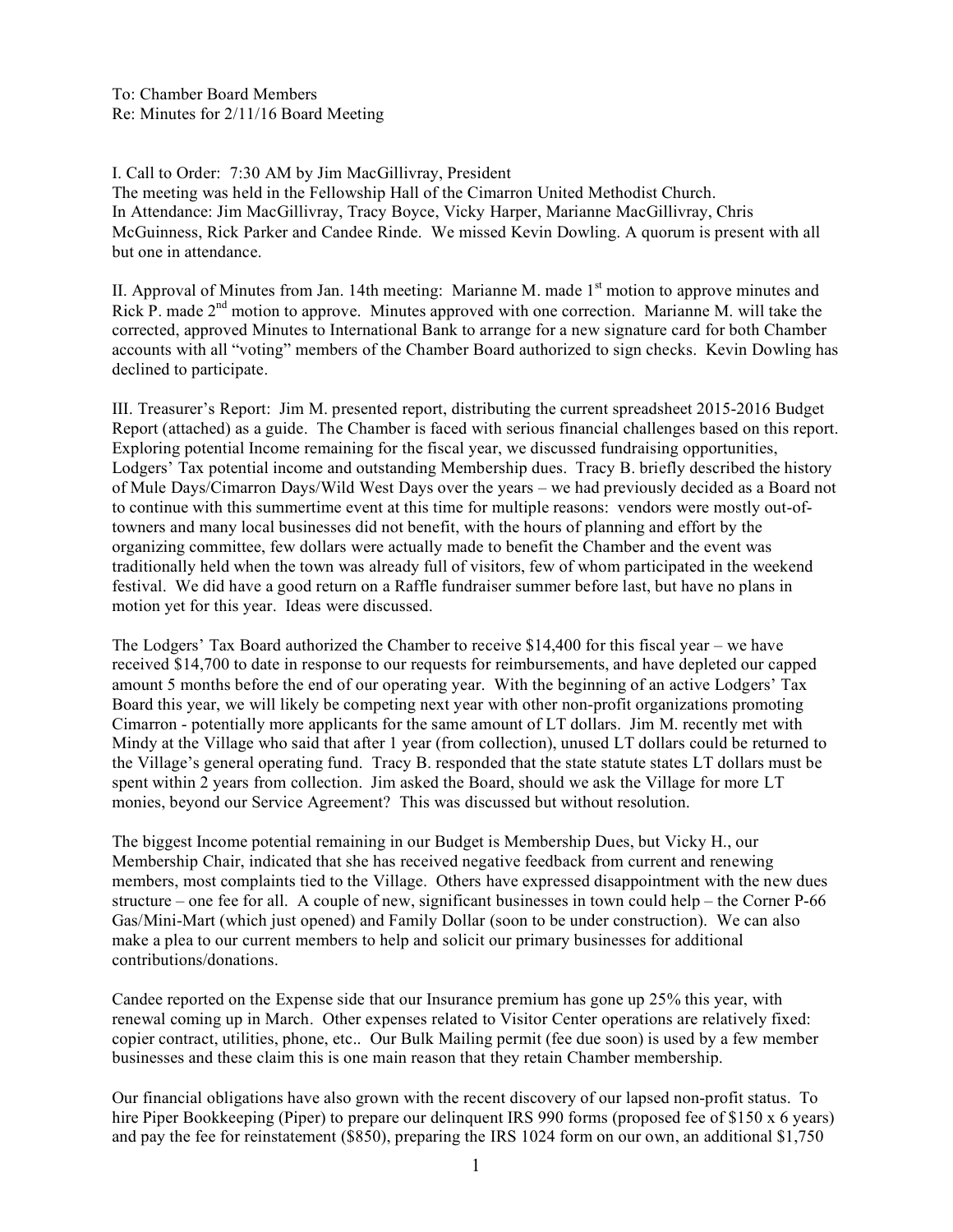in expenses will tip our balance sheet further, since these were not accounted for in our yearly budget. Note that Judy Piper has offered a pay-over-time arrangement to help us, but the IRS reinstatement fee would be due upon filing. We either need our non-profit status reinstated or file/pay back taxes for a "forprofit" corporation, a situation which is not in our best interest. The Board all agreed to seek non-profit status, hiring Piper as outlined here, and authorized Jim M. to contact Judy to proceed. Sharon Smith is helping us tremendously by gathering and organizing past records in our office files to pass to Judy for this effort.

We discussed further how to adjust the Chamber operations to make up for our budget shortfalls and raise money to pay the IRS fees. Jim stated that our monthly repayment to Explore the Arts should be suspended temporarily, though we will continue to pay the Village debt. The Board voted to suspend ETA payments until July  $1<sup>st</sup>$  – Chris M. made  $1<sup>st</sup>$  motion and Marianne M. made  $2<sup>nd</sup>$  motion, all approved. Motion carried. Jim M. also suggested that \$1,000 grant monies from CS Cattle Company Foundation (last year) were received for VC maintenance, and have been absorbed for operation expenses, another indication that our expenses outweigh our income. Tracy B. suggested evaluating Visitor Center data to cut down hours during our Winter Season when fewer visitors need assistance and fewer members need services. Currently, the open hours are Wed through Sat,  $10 - 4$ . Vicky H. made 1<sup>st</sup> motion to reduce hours of the VC and Marianne M. made 2<sup>nd</sup> motion, all approved. Motion carried to reduce Visitor Center hours to Wed through Sat,  $10 - 1$ , effective now through May  $15<sup>th</sup>$ . We collectively expressed our regrets to Candee R. who will have 12 fewer paid hours per week.

#### IV. Old Business

a. Cowboy Sign Report – Marianne M. will write a thank-you letter to the CS Cattle Company Foundation for the \$650 grant given to the Chamber for the refurbishment of the sign. This money will pay for the cost of materials. The \$1,500 artist fees proposed by Melinda Marlowe will be covered by another Foundation contribution that the Maverick Club will handle for us – this is being arranged by Jim M.. The "Cowboy" will be removed and Melinda will begin work this month. We briefly discussed the use of slogans on the sign (our current Chamber logo "Where The West is Still Wild" vs. the logo used on signs entering Cimarron, "Where the Rockies Meet the Plains" – Marianne discussed how this sign is intended to be an informational orientation to Cimarron, illustrated in bold graphics, would include a place for Event Banners, but would not include a slogan, since this is included on all Welcome to Cimarron signs.

b. Community Roundtable – future: Jim M. asked whether we should continue with this open forum community discussion group. We discussed that this serves an important function as the "Voice of the Community" without an agenda or set format and its name may be more suited as the "Cimarron Pride Committee." Chris M. agreed to lead this group forward, organizing a 15 minute structured activity or subject for the community group to address. We discussed scheduling and where to advertise (church bulletins, laundromat, etc.) – Chris will coordinate this with Candee. We will continue to hold ribbon cuttings on Thursday evenings just after work hours.

### V. Executive Secretary's Report – Candee Rindee

Candee asked us all to support this evening's ribbon cutting at the Hot Spot Café. She is also working with the Mini-Mart on their Grand Opening in April – we will do a ribbon-cutting at the same time. She reported renewing the Century Link phone/internet contract (2 year commitment) with a savings of \$45 per month. The outdoor display/brochure rack door is still broken – Rick P. agreed to look at getting this repaired and will coordinate with Candee.

### VI. New Business

a. Open Treasurer's Position – Kevin Dowling had been elected our Treasurer at January's meeting but will not be able to serve in this capacity until our non-profit status is restored under the IRS. Jim M. agreed to serve as our interim Treasurer during this period. Vicky H. made 1<sup>st</sup> motion to accept his offer and Chris M. made 2<sup>nd</sup> motion, all approved. The Board voted Jim MacGillivray our interim Treasurer.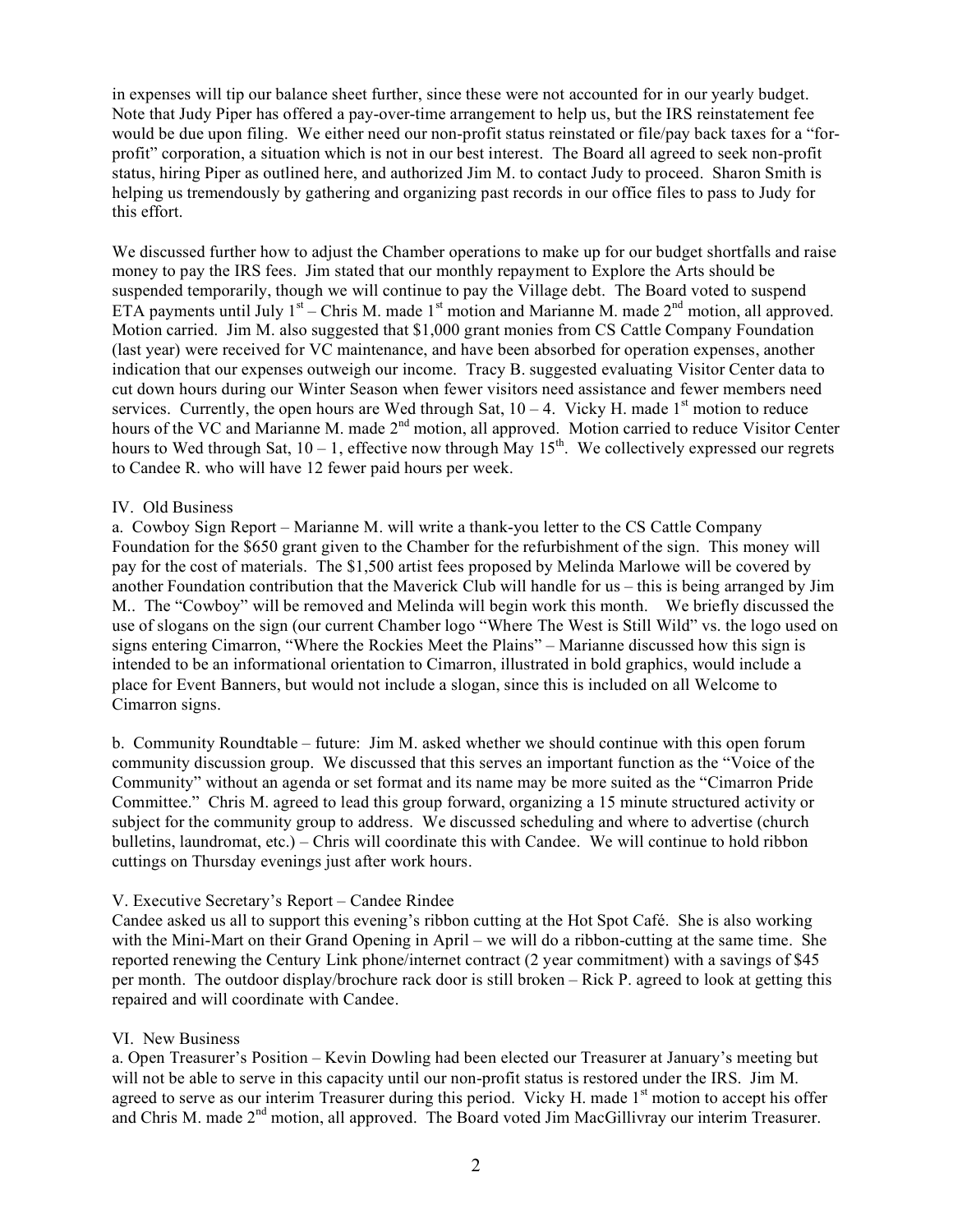b. Open Board Member Position – Tracy B. was appointed to fill Steve Nelson's position on the Board, which expired at the end of 2015. She is continuing on the Board as the Past-President, a non-voting position. Jim M. has asked Tracy if she would agree to serve in a voting capacity, to fill the one vacant slot on the Board. We value her knowledge and experience with the Chamber and the Village of Cimarron over the years, and consider this an asset to the current Chamber Board. We asked Tracy if she would be willing to take the remainder of Barbara Graham's voting slot, expiring at the end of 2016, and she agreed. Rick P. made  $1<sup>st</sup>$  motion and Chris M. made  $2<sup>nd</sup>$  motion to approve this appointment – all approved. She indicated that she does not have the time to serve as an Officer since she is out of town frequently, now residing in Colorado, and declined to participate as a signer for the bank accounts.

### c. Team Reports

# **Visitor Center Operations – Marianne M.**

Marianne is working with Candee to clean up/update the VC operations manual and develop a calendar driven "task" list so that planning time is allowed for and critical items are not missed (filing CRS/IRS forms, Grant requests, etc.). The current book does well at describing "hard skills," but our intent is to improve our "soft skills" in dealing with the public and our members. Personal contact and effective, individualized support of our businesses could increase our member retention/renewal.

# **Visitor Center Building – Rick P.**

Candee has prepared a Building Maintenance List – Rick will follow-up and make contacts for necessary repairs as required.

### **Membership – Vicky H.**

Vicky spoke of the need for the Chamber to demonstrate value to our businesses – we will work on a list of what the Chamber does for the business community.

### **Economic Development – Jim M.**

Jim read the Economic Development Ordinance (red-lined version) to the Board, enumerating the responsibilities that the previous Board of Directors had agreed to perform on behalf of the Village. He pointed out that there are many tasks involved and no resources to carry them through meaningfully. This list includes creating a Land/Building Inventory that will interface with the New Mexico Economic Development website with links on the web for Commercial Developers to access. To pursue Grants on behalf of the community, as tasked in the ordinance, we would have to create a 501 3(c) sister organization with separate accounts and bookkeeping. Our Board could serve for both. Jim concluded by asking the Board some pressing questions about our future as an organization.

- Do we need to be a Chamber of Commerce?
- Do we need to be an advocate for our business members?
- Do we need to be a Tourist Bureau? Operate a Visitor Center?<br>• Should our organization go forward in the canacity of facilitation
- Should our organization go forward in the capacity of facilitating Economic Development?

Jim reported meeting with Tim Hagaman, Local Economic Development State Representative, to discuss our economic development role. They plan to go to Las Vegas, NM in the near future to meet with the NM State Highway Department, exploring extent of highway right-of-ways and highway signage. We would like to get a larger Visitor Center Sign and move our Welcome signs closer to the roads for increased visibility.

### **Events – unassigned**

We began to discuss the July 4<sup>th</sup> Parade, an event that we have organized in the recent past. We expend \$100 for prize money for the "Best Floats" entered. Jim M. approached Victoria F. of the Cimarron Art Gallery to ask if she could help with this event. Candee will also ask Kelly C. (Vallerie Vickers daughter) who ran this event as a volunteer for the Chamber last year.